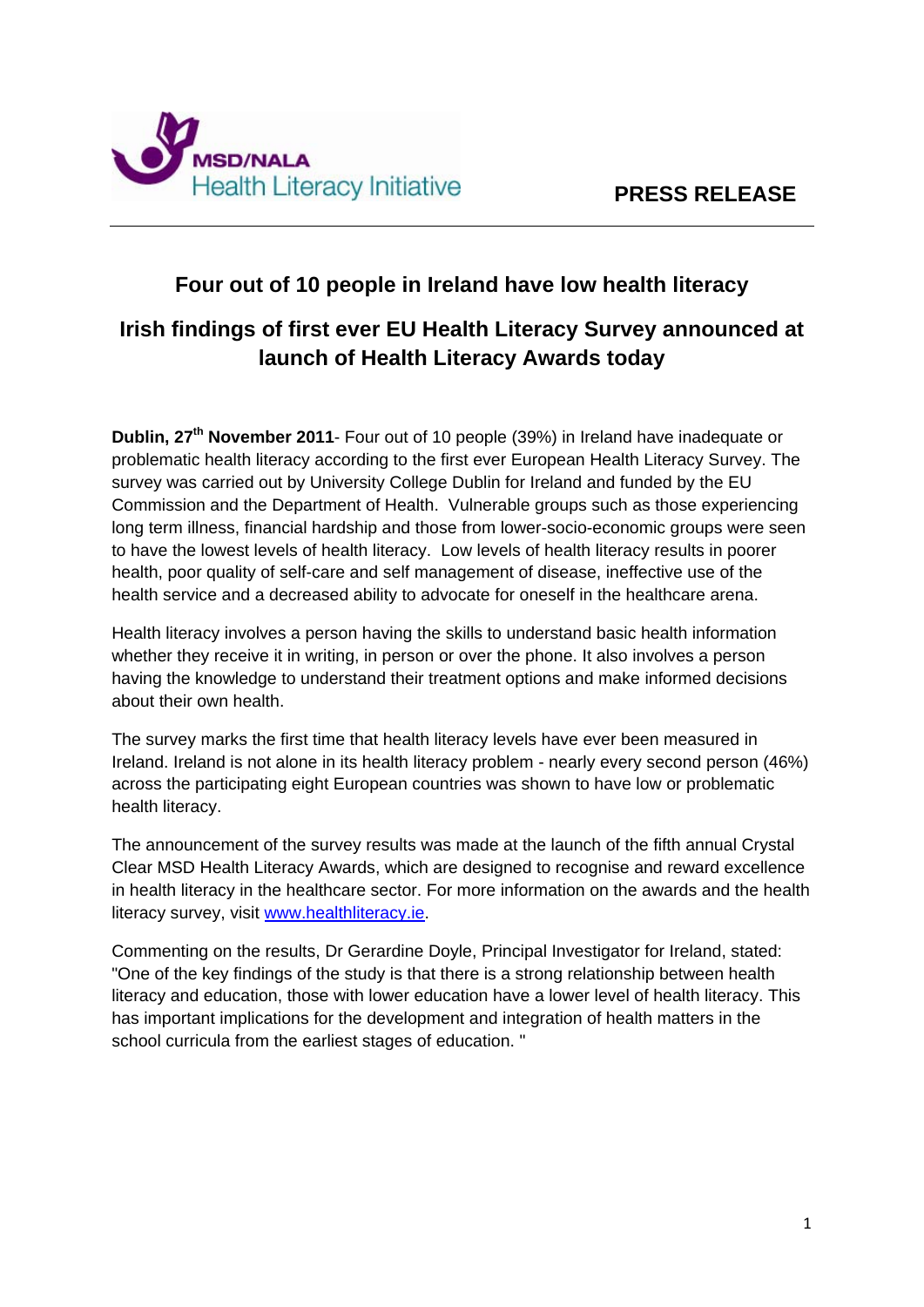"These results are welcome in that we can now quantify the problem with regard to health literacy, the impact it is having on the health of our population and the need for further education in this area. The results show that over 17% of people have difficulty understanding leaflets that accompany medicines and almost 20% of people would find it difficult to understand what to do in a medical emergency - thus demonstrating that the levels of low health literacy are having a real impact on a day to day basis. Medical care and interacting with the health service is become increasingly complex and this data will further draw the attention of policy makers to the issue of health literacy. I would encourage anyone who would like to improve their health literacy to make contact with their local VEC adult literacy service or NALA at 1800 20 20 65. " Commented Inez Bailey, Director, National Adult Literacy Agency (NALA).

According to the EU Health Literacy Survey report, at an individual level, the report is advising that low health literacy be addressed by educating the Irish public and increasing their personal health literacy and also by making the tasks and situations involved in the health system less demanding.

Also speaking at the launch was Ciara O'Rourke, Director, External Affairs, MSD who added, "Clear communications is critical to help patients make informed decisions about their own health. From the nearly 450 entries we have received into the Crystal Clear MSD Health Literacy Awards since 2007, it is clear that great strides have already been made in this area. I encourage those working in the health sector to enter the 2012 awards and share their Best Practice with colleagues across Ireland".

The Crystal Clear MSD Health Literacy Awards were developed to recognise and reward the excellent work already being done in the healthcare sector to address the issue of health literacy. The Awards are open to anyone who works in the healthcare sector who is improving health literacy by communicating more clearly and making information and services more accessible to patients. Since the Awards were launched in 2007, nearly 450 entries have been received from GPs, practice managers, consultants, nurses, receptionists, advocacy groups, and pharmacists across Ireland. The closing date for entries is Friday,  $27<sup>th</sup>$ January 2012. Entries can be made online at [www.healthliteracy.ie.](http://www.healthliteracy.ie/)

#### **ENDS**

#### **For media information, interviews and images, please contact:**

Caitriona Hennessy, Corporate Reputations, Office: 01 661 8915, Mob 087 933 5686, email [Caitriona@corporatereputations.ie](mailto:Caitriona@corporatereputations.ie)

Elaine Connery, Corporate Reputations, Office 01 661 8915, Mob 85 755 5703, email [Elaine@corporatereputations.ie](mailto:Elaine@corporatereputations.ie)

**Notes to the Editor:** 

**References available upon request.**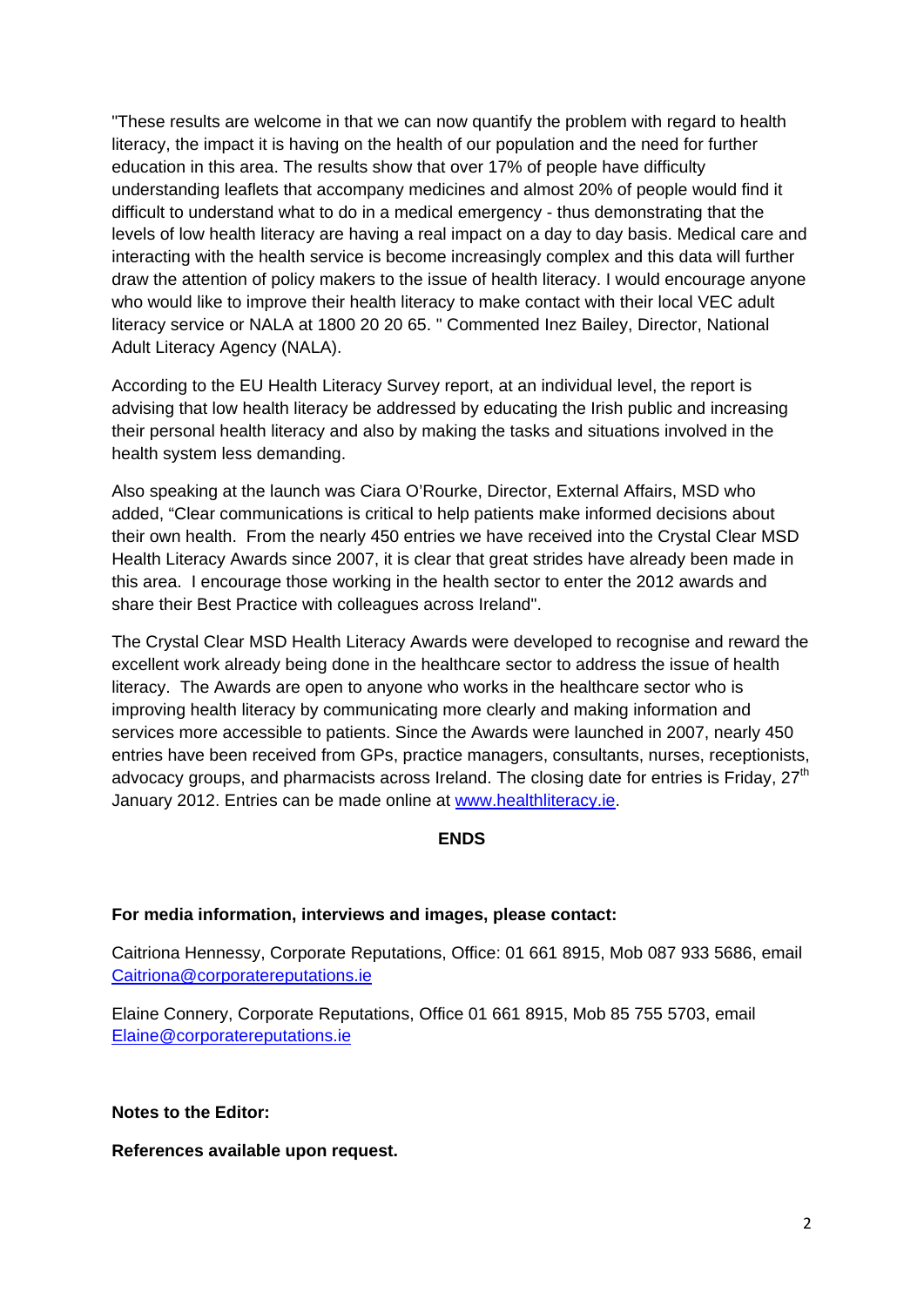### **About the EU Health Literacy Survey**

The HLS-EU was conducted between 4th of July and the 27th of July 2011 by TNS Opinion & Social at the request of the HLS-EU consortium. In Ireland there were 255 sampling points in total and 54 professional interviewers conducted the research. In total, 1005 individuals were interviewed in the Republic of Ireland, 431 (42.9%) were male and 574 (57.1%) were female. The age profile of respondents ranged from 15 years of age to 91 years of age, with an average respondent age of 45 years. Interviews ranged in length from 12 to 41 minutes with an average interview length of 22 minutes.

## **The HLS-EU Consortium**

The HLS-EU project is carried out in cooperation with eight European project partners, and a number of collaborating partners. The consortium brings together members from various backgrounds including public health, psychology, education, sociology, accounting, and medicine. The project partners are:

- University College Dublin, National University of Ireland
- Maastricht University, the Netherlands
- National School of Public Health, Greece
- Ludwig Boltzmann Gesellschaft GmbH, Austria
- Instytut Kardiologii, Poland
- University of Murcia, Spain
- Medical University Sofia, Bulgaria
- Landesinstitut für Gesundheit und Arbeit des Landes Nordrhein-Westfalen

### **MSD in Ireland**

MSD is a global healthcare leader working to help the world be well. MSD is known as Merck in the United States and Canada and MSD elsewhere. MSD employs 2,300 people directly in Ireland and provides an additional 9,000 indirect jobs through its operations at sites throughout Ireland. In the last five decades the company has invested over  $\epsilon$ 2.2bn in Ireland. MSD is one of Ireland's leading exporters and contributes significantly towards making the pharmaceutical industry the country's leading export sector. MSD is a member of Guaranteed Irish and manufacturers or packages many of its leading products for the world market in Ireland.

Through our prescription medicines, vaccines, biologic therapies, and consumer care and animal health products, we work with customers and operate in more than 140 countries to deliver innovative health solutions. We also demonstrate our commitment to increasing access to healthcare through far-reaching policies, programs and partnerships. For more information, visit [www.msd.ie.](http://www.msd.ie./)